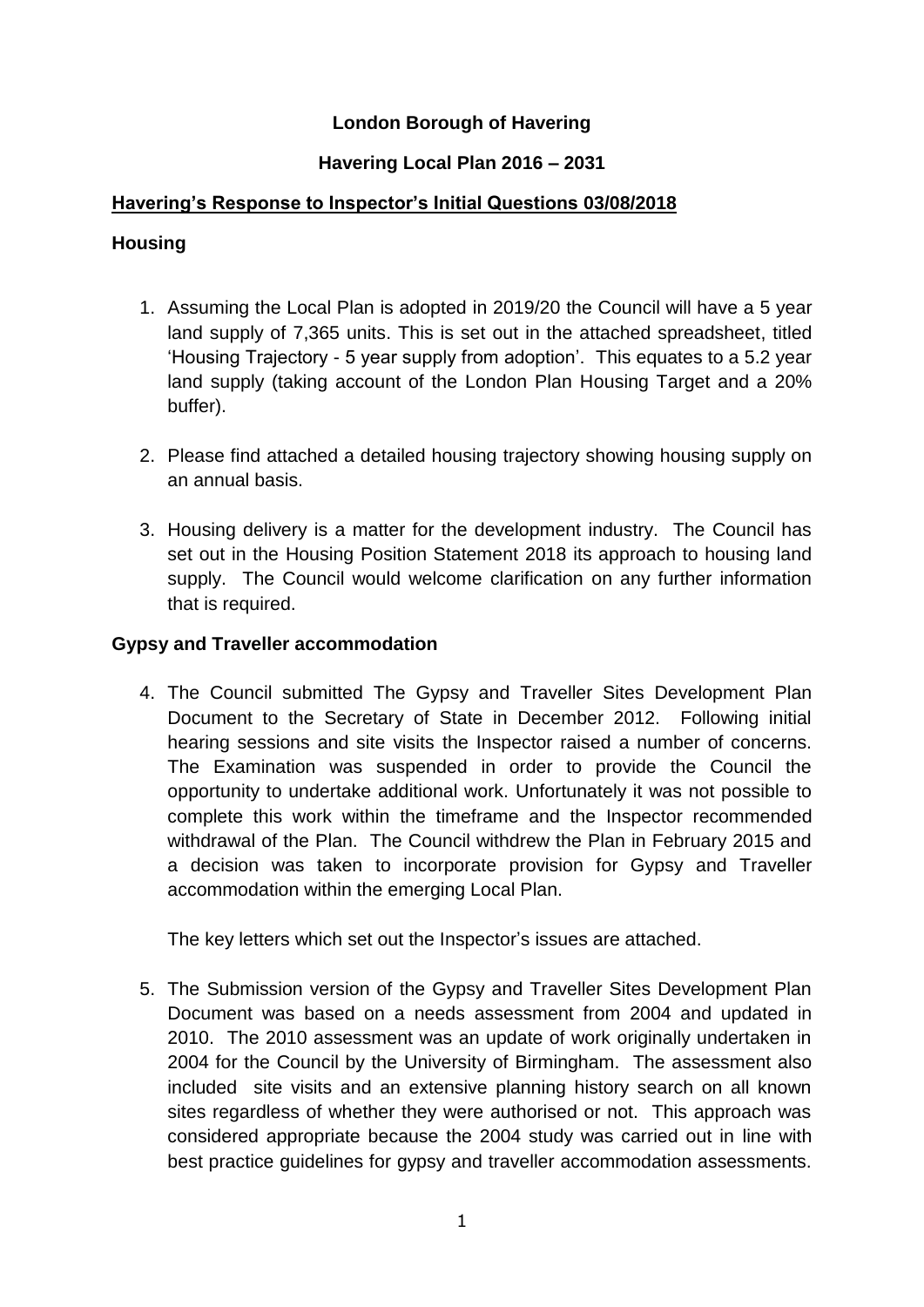It showed that there were 74 pitches in Havering at the time of the Call for Sites. 13 of these had permanent planning permission. Of the other 61, 36 pitches had temporary permission, 11 had previously had or have since been granted temporary permission and 14 were unauthorised.

The needs assessment also projected a growth of a further 40 households through family formation by 2027 (the end of the plan period).

In preparing the new Havering Local Plan the Council has addressed gypsy and traveller issues alongside other housing issues. It commissioned ORS to undertake an up to date assessment of needs and this supersedes the previous assessments.

It was done to provide an evidence base to enable the Council to comply with their requirements towards Gypsies, Travellers and Travelling Show People under the Housing Act 1985, the National Planning Policy Framework (2012) Planning Practice Guidance (2014), Planning Policy for Traveller Sites (2015) and the Housing and Planning Act (2016). It will be noted that a number of these items were published after the Gypsy and Traveller Sites DPD was being prepared and thus justifies the Council undertaking a wholly new assessment.

The Council considers that its assessment provides a credible evidence base and it has used this to aid the implementation of development plan policies and the provision of traveller pitches and plots in five year increments covering the period of the Local Plan from 2016 to 2031. As well as identifying current and future permanent accommodation needs, it also seeks to identify any need for the provision of transit sites or emergency stopping places.

In undertaking the work, ORS collated a desk based review, undertook stakeholder engagement, worked collaboratively with neighbouring authorities and attempted to complete an interview with the residents on all occupied pitches and plots. In order to gather robust information to assess households against the planning definition of a traveller, multiple visits were made to households where it was not initially possible to conduct an interview.

The evidence base document used to inform the Proposed Submission Havering Local Plan was the GTAA that was published in February 2017. This identified a need for 33 additional pitches for households that met the planning definition of a Traveller, 26 of which would be needed in the first 5 years of the plan period (2016-21).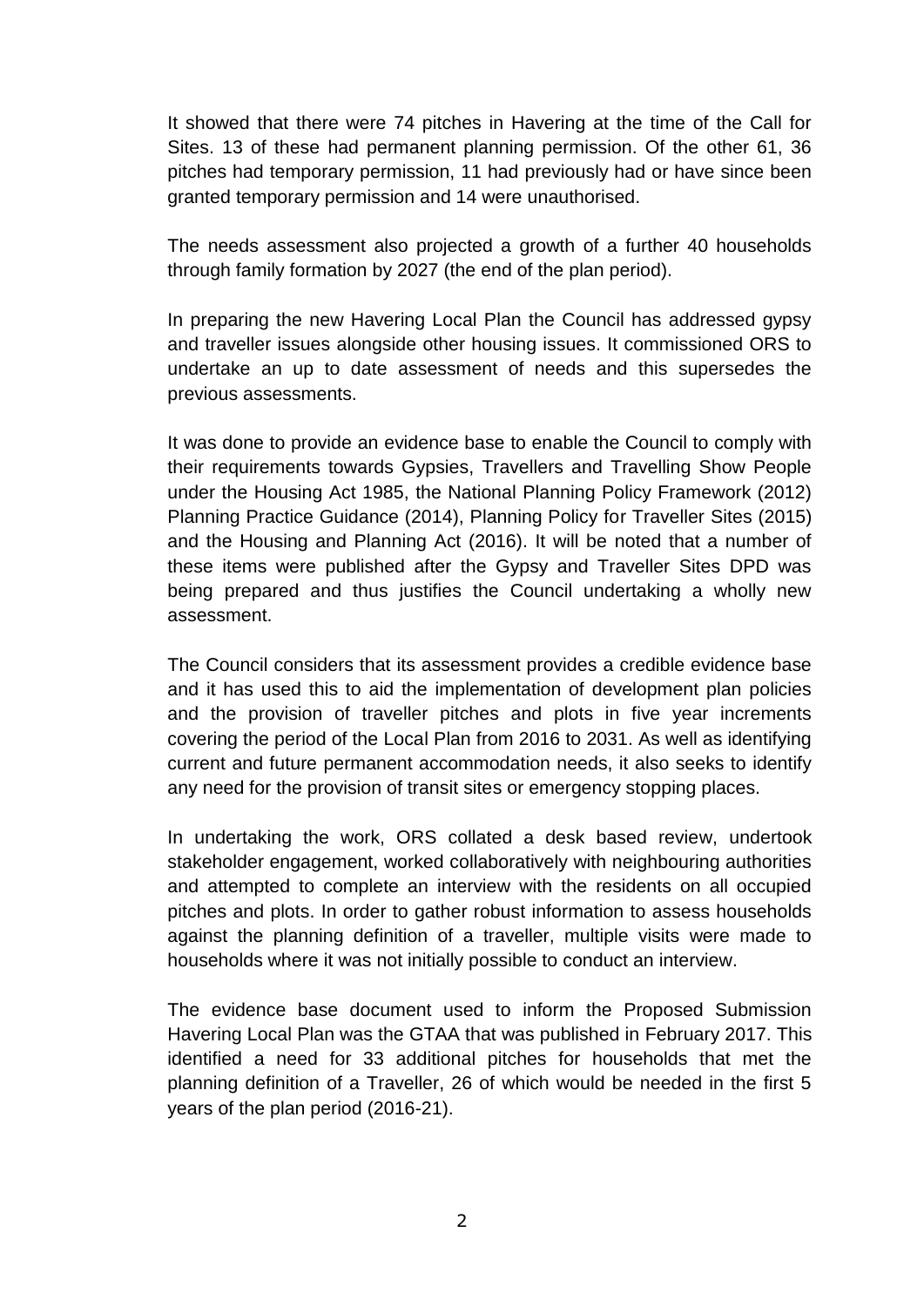During the fieldwork for the GTAA a number of households declined to take part in the interviews. In addition, there were a number of households that were not present during the fieldwork period.

Following the consultation on the Proposed Submission Havering Local Plan in August and September 2017 residents on a total of 14 sites where interviews were not completed contacted the Council to request that they be interviewed. The Council felt it important that these interviews were undertaken so that any additional need could be identified. The consultants that prepared the GTAA revisited these sites and completed additional interviews covering households living on a total of 36 pitches.

As a result of the information that was collected during the additional interviews the assessment of need for additional pitches in Havering was revised to provide a more robust evidence base to support the new Local Plan.

The outcome of the revised assessment was that the need for additional pitches increased from 33 to 70 for those households that met the planning definition, and from 29 to 102 for unknown households that were either not interviewed, or where it was not possible to assess households against the planning definition using information gathered through proxy interviews.

This assessment supersedes the outcomes of the 2017 GTAA that were used to inform *Policy 11 - Gypsy and Traveller Accommodation*.

The updated assessment has informed the proposed modifications that have been put forward by the Council.

6. As set out in the response to the previous question additional interviews were completed with residents living on a total of 36 pitches on 14 sites following the consultation on the Proposed Submission Havering Local Plan in September 2017. The outcome of these interviews was that more detailed information about households living on these sites was available to inform the assessment of need.

The tables below set out the differences between the 2017 GTAA and the 2018 GTAA for households that meet the planning definition and for unknown households where either no interview was completed, or where there was insufficient information to assess the households against the planning definition.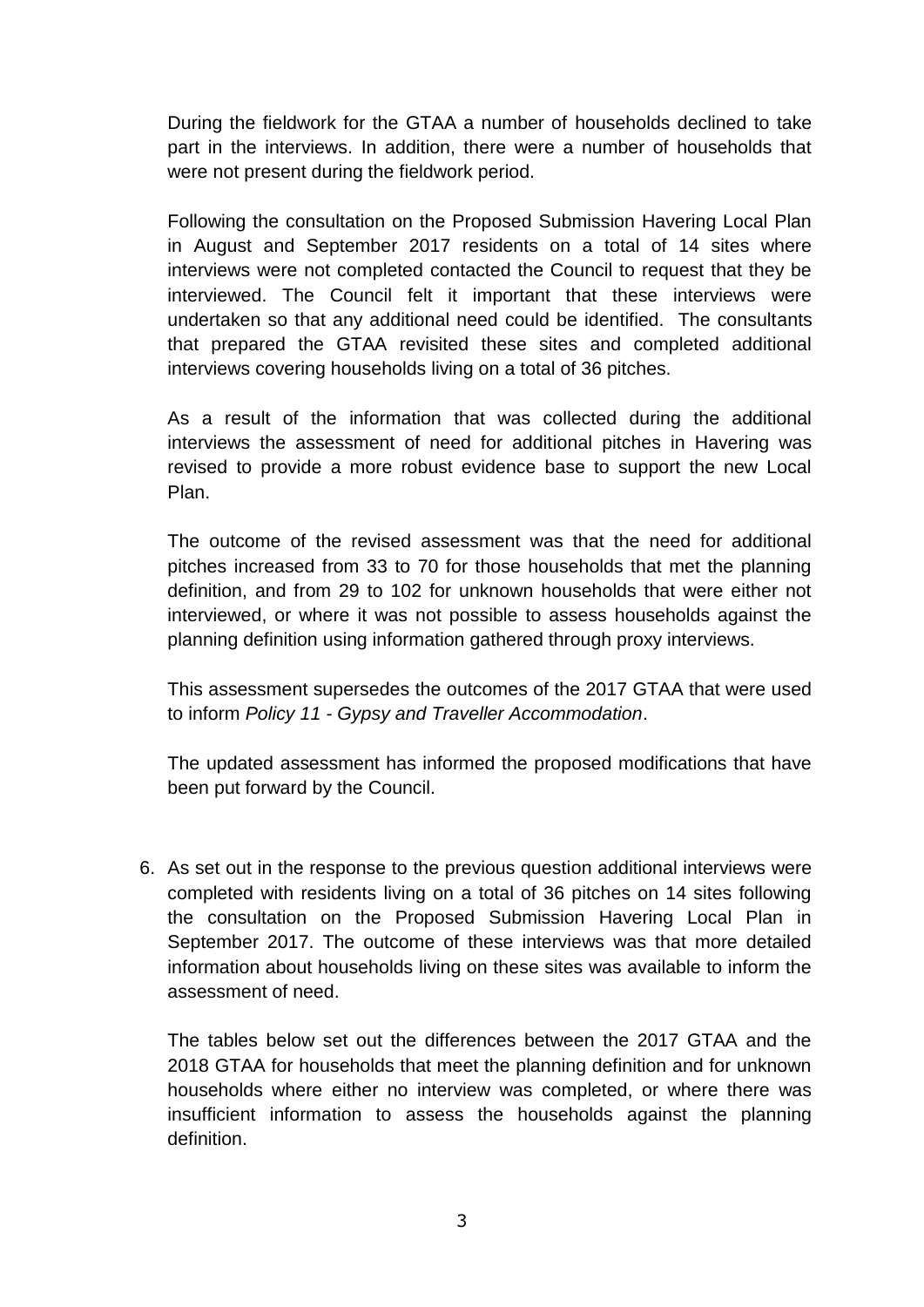Both tables show that the reasons for the increased levels of need are as a result of additional unauthorised pitches; higher numbers of concealed or doubled-up households; higher numbers of teenagers who will be in need of a pitch of their own in the next 5 years; and higher levels of new household formation.

| <b>Gypsies and Travellers - Meeting New Definition</b>           | 2017           | 2018     | <b>DIFF</b> |
|------------------------------------------------------------------|----------------|----------|-------------|
| <b>Supply of Pitches</b>                                         |                |          |             |
| Additional supply from vacant public and private pitches         | $\Omega$       | $\Omega$ | $\bf{0}$    |
| Additional supply from pitches on new sites                      | $\Omega$       | $\Omega$ | $\bf{0}$    |
| Pitches vacated by households moving to bricks and mortar        | $\Omega$       | $\Omega$ | $\bf{0}$    |
| Pitches vacated by households moving away from the study<br>area | $\Omega$       | 0        | $\bf{0}$    |
| <b>Total Supply</b>                                              | $\overline{0}$ | $\bf{0}$ | $\bf{0}$    |
| <b>Current Need</b>                                              |                |          |             |
| Households on unauthorised developments                          | 6              | 18       | 12          |
| Households on unauthorised encampments                           | $\Omega$       | $\Omega$ | $\bf{0}$    |
| Concealed households/Doubling-up/Over-crowding                   | $\overline{2}$ | 8        | 6           |
| Movement from bricks and mortar                                  | $\Omega$       | 1        | $\mathbf 1$ |
| Households on waiting lists for public sites                     | $\Omega$       | $\Omega$ | $\bf{0}$    |
| <b>Total Current Need</b>                                        | 8              | 27       | 19          |
| <b>Future Need</b>                                               |                |          |             |
| 5 year need from teenage children                                | $\overline{7}$ | 13       | 6           |
| Households on sites with temporary planning permission           | 9              | 10       | 1           |
| In-migration                                                     | $\Omega$       | 1        | $\mathbf 1$ |
| New household formation                                          | 9              | 19       | 10          |
| <b>Total Future Needs</b>                                        | 25             | 43       | 18          |
| Net Pitch Need = (Current and Future Need - Total<br>Supply)     | 33             | 70       | 37          |

| <b>Gypsies and Travellers - Unknown</b>                   | 2017     | 2018     | <b>DIFF</b> |
|-----------------------------------------------------------|----------|----------|-------------|
| <b>Supply of Pitches</b>                                  |          |          |             |
| Additional supply from vacant public and private pitches  | $\Omega$ | $\Omega$ | $\bf{0}$    |
| Additional supply from pitches on new sites               | $\Omega$ | 0        | 0           |
| Pitches vacated by households moving to bricks and mortar | $\Omega$ | $\Omega$ | $\bf{0}$    |
| Pitches vacated by households moving away from the study  | $\Omega$ | $\Omega$ | 0           |
| area                                                      |          |          |             |
| <b>Total Supply</b>                                       | $\bf{0}$ | $\bf{0}$ | $\bf{0}$    |
| <b>Current Need</b>                                       |          |          |             |
| Households on unauthorised developments                   | 12       | 36       | 24          |
| Households on unauthorised encampments                    | 0        | $\Omega$ | $\bf{0}$    |
| Concealed households/Doubling-up/Over-crowding            | $\Omega$ | 19       | 19          |
| Movement from bricks and mortar                           | $\Omega$ | $\Omega$ | $\bf{0}$    |
| Households on waiting lists for public sites              | $\Omega$ | $\Omega$ | $\bf{0}$    |
| <b>Total Current Need</b>                                 | 12       | 55       | 43          |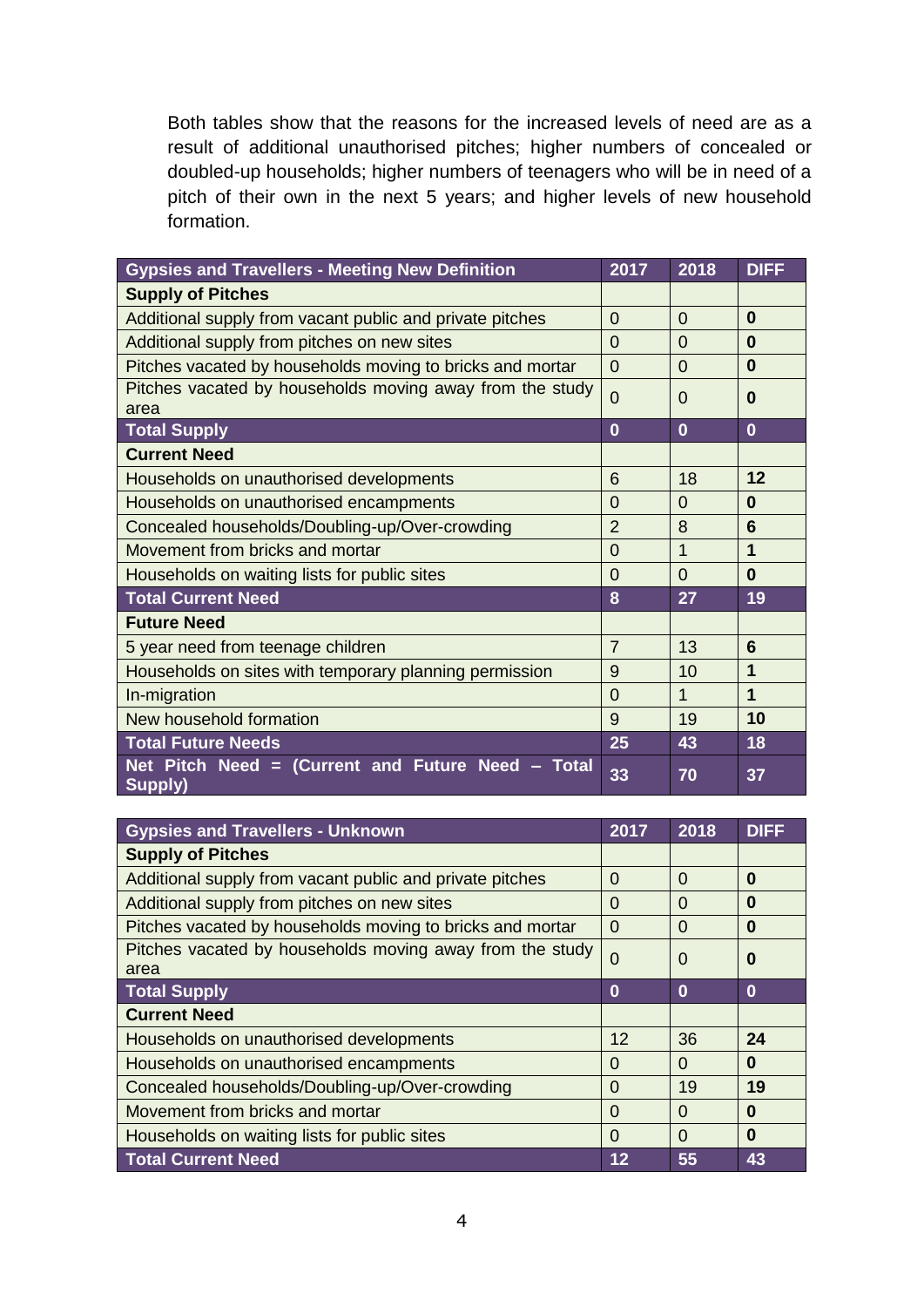| <b>Future Need</b>                                             |    |     |      |
|----------------------------------------------------------------|----|-----|------|
| 5 year need from teenage children                              |    | 16  | 16   |
| Households on sites with temporary planning permission         | 11 | 10  | $-1$ |
| In-migration                                                   |    |     | O    |
| New household formation                                        | 6  | 21  | 15   |
| <b>Total Future Needs</b>                                      | 17 | 47  | 15   |
| Net Pitch Need = (Current and Future Need $-$ Total<br>Supply) | 29 | 102 | 73   |

7. The housing needs of all Gypsy and Traveller households have been assessed by the Outer North East London Strategic Housing Market Assessment (SHMA) and subsequent Update for Havering 2016, which demonstrates a broader OAN across housing typologies in aggregate and includes culturally specific accommodation need for Gypsies and Travellers, whether they travel or not (refer to pages. 127 - 128 of the Outer North East London SHMA).

With regards to inland waterways and the mooring of houseboats, there are currently no households living on houseboats in Havering. Furthermore, there are no suitable waterways for the mooring of houseboats within the borough.

8. The Local Plan Inspector for Maldon in Essex concluded in his Examination Report (June 2017) that a Local Plan should not seek to allocate pitches to meet need from unknown households and that meeting this need should be left to the development management process.

Policy 11 of the Proposed Submission Havering Local Plan enables the Council to meet this need through the Development Management Process.

An extract from his Examination Report can be found below.

150. The Council's stance is that any need arising from 'unknowns' should be a matter left to the planning application process. Modifications to Policy H6 have been put forward by the Council setting out criteria for such a purpose, which I consider further below. To my mind, that is an appropriate approach. While there remains a possibility that up to 10 further pitches may be needed, that cannot be said to represent identified need. It would be unreasonable to demand that the Plan provide for needs that have not been established to exist. That being said, MM242h is nonetheless necessary in this regard. It commits the Council to a review of the Plan if future reviews of the GTAA reveal the necessity for land allocations to provide for presently 'unknown' needs. For effectiveness, I have altered this modification from the version put forward by the Council by replacing the word "may" with "will" in relation to undertaking the review committed to. I have also replaced "the Plan" with "Policy H6" - the whole Plan need not be reviewed.